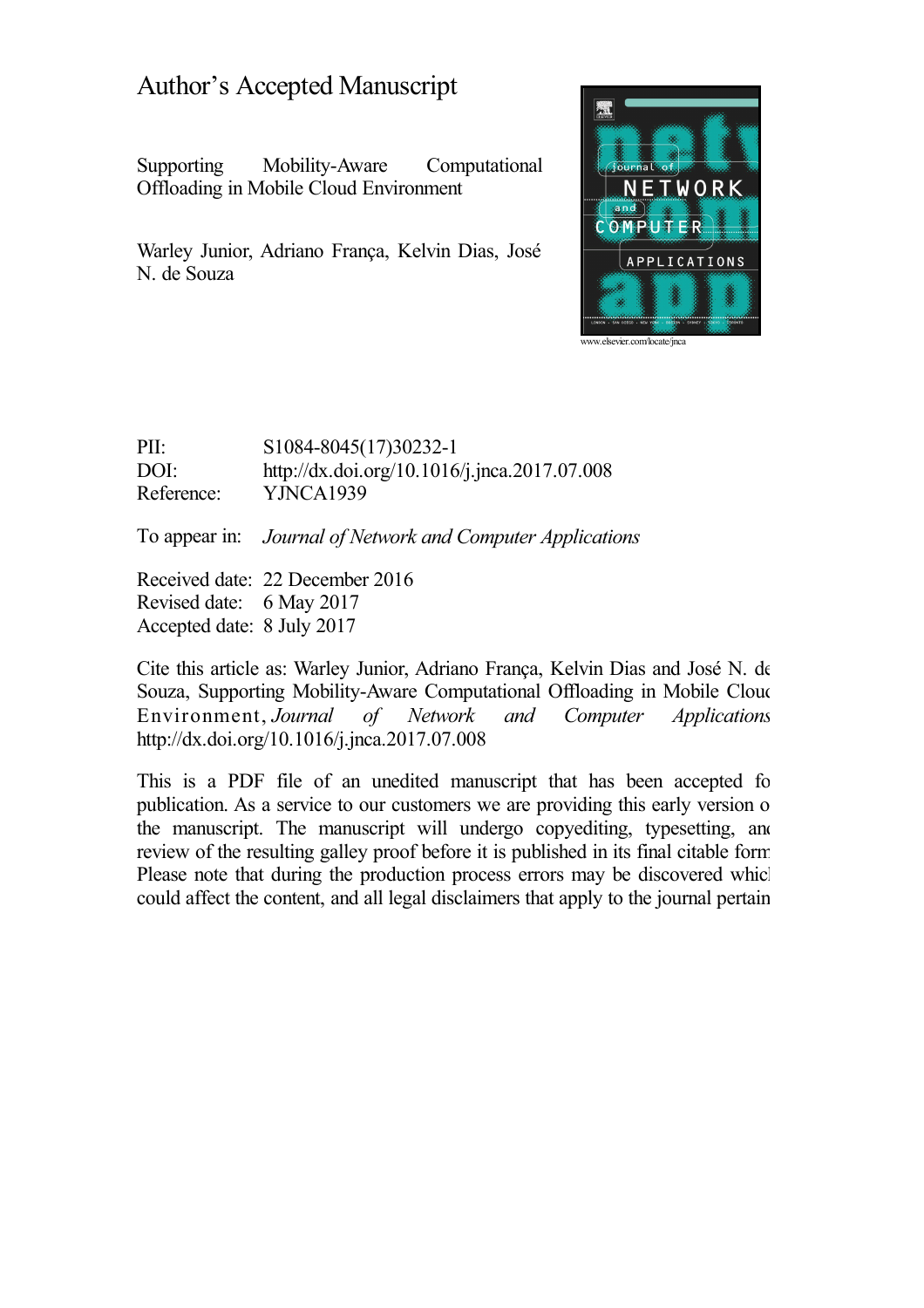# Supporting Mobility-Aware Computational Offloading in Mobile Cloud Environment

Warley Junior<sup>a,\*\*</sup>, Adriano França<sup>a,\*</sup>, Kelvin Dias<sup>a,\*</sup>, José N. de Souza<sup>b,\*</sup>

<sup>a</sup>Informatics Center, Federal University of Pernambuco, Recife, Brazil  ${}^b$ Computing Department, Federal University of Ceará, Fortaleza, Brazil

#### Abstract

Mobile Cloud Computing (MCC) enables resource-constrained smartphones to run high processing and storage intensive applications through public clouds or cloudlet code offloading. However, handover support in the MCC context has not been thoroughly explored, since most works do not address the device's mobility during the offloading operation. This paper presents the Mobile Offloading System (MOSys), which supports seamless offloading operations during user mobility between wireless networks. To this end, MOSys benefits from the software-defined networking (SDN) paradigm for mobility management and remote caching techniques to reduce the offloading response time. Also, middleware is responsible for ensuring code and data offloading, profiling service, cloud discovery and application deployment. To evaluate the proposed system and to analyze mobility impact on the offloading performance, several experiments were conducted using different smartphones categories and benchmark applications, on three scenarios. Our results have shown that the MOSys' mobility management application is energy efficient, especially considering the low-cost smartphone category, while remote caching proved to be an attractive alternative for reducing the offloading response time.

*Keywords:* Mobile Cloud, Mobility Management, Seamless Offloading, Remote Caching Software-Defined Networking

#### 1. Introduction

Since 2009, statistics indicated that mobile devices should become the dominant computing platform [1] as the number of application downloads reached 2.52 billion. More recently, nearly 60% of the world's population already owned a smartphone, and furthermore, according to the Statistics Portal<sup>1</sup>, the number of smartphone users is expected to surpass the five billion mark by 2019.

Preprint submitted to Journal of IATFX Templates

<sup>\*</sup>Corresponding author

<sup>\*\*</sup>Principal corresponding author

Email addresses: wmvj@cin.ufpe.br (Warley Junior), ahmf@cin.ufpe.br (Adriano França), kld@cin.ufpe.br (Kelvin Dias), neuman@ieee.org (José N. de Souza)

 $1$ https://www.statista.com/